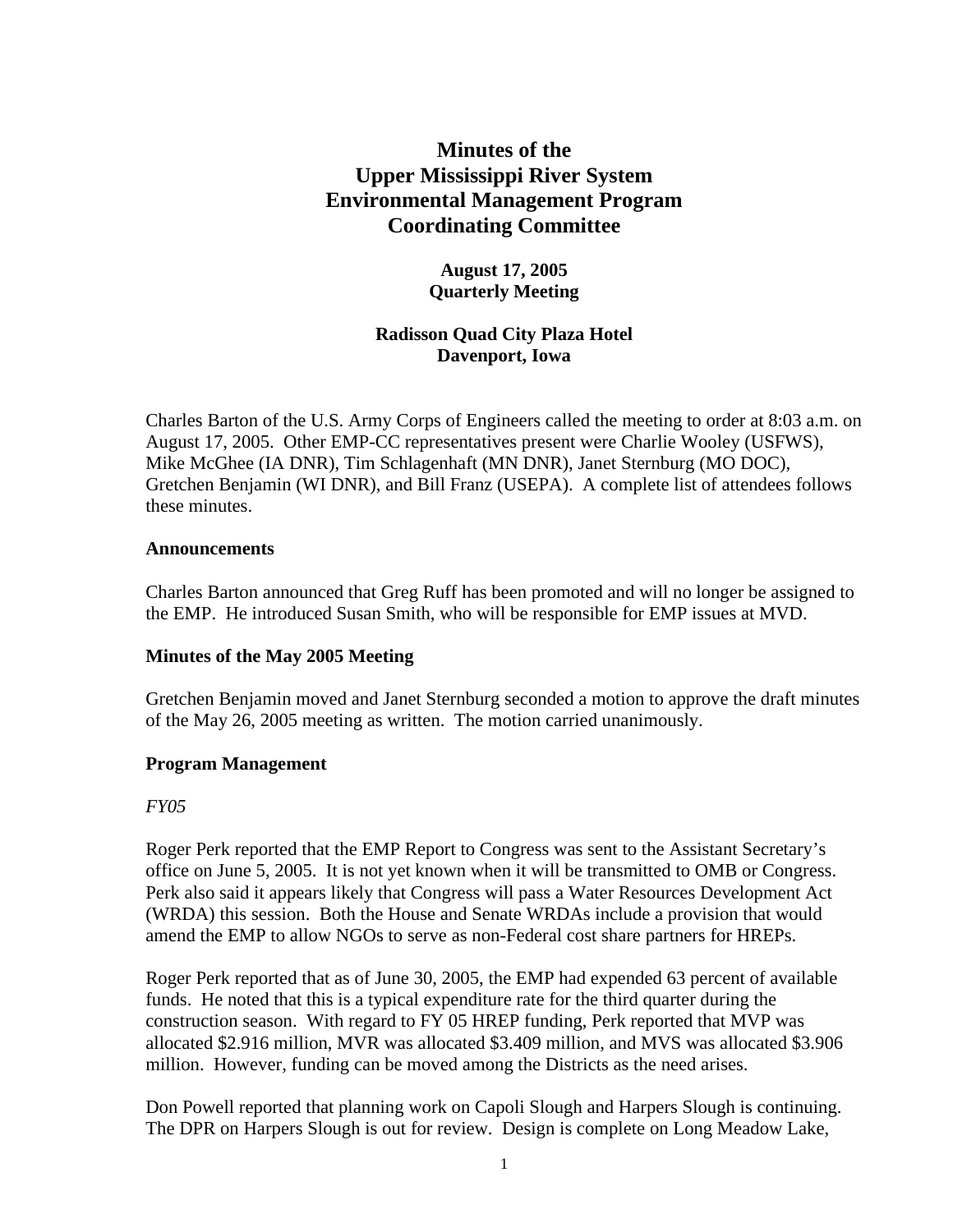Pool Slough, and Pool 8 Islands (Phase III Stage 1 and 2). These projects will be ready to go to construction in FY 06. According to Powell, most of MVP's HREP funding in FY 05 has been devoted to construction of the Spring Lake Islands project, which is 75 percent complete. Although there has been no construction work on Ambrough Slough this season, contract payments were made in FY 05.

Roger Perk reported that MVR has decided to discontinue planning work on the Smith Creek project because of a lack of benefits. The project has been deferred. Design work on Lake Odessa is complete and the project should be ready for construction in FY 06. Construction on Pool 11 Islands Stage 2 is approximately 60-70 percent complete and should be finished in the fall.

Mike Thompson reported that MVS has five projects in the planning phase. The draft EIS and FONSI for Pool 25/26 should be available next month and the Wilkerson Island DPR will be forwarded to MVD in September. However, the Ted Shanks project may slip into fall and further planning on Schenimann Chute is on hold because that project may be shifted to NESP.

Thompson said MVS is working on the O&M manual for the Stump Lake project. He also reported that there were minor construction deficiencies on the Swan Lake project, so MVS has been working on filling in the low spots. Final payment was made on Calhoun Point Phase I and some funds from other districts were expended on Calhoun Point Phase II. Thompson noted that most of the HREP evaluation funding in MVS has been devoted to bioresponse monitoring at Swan Lake.

Roger Perk reported that the HREP Workshop would begin at 1:00 p.m., following conclusion of the EMP-CC meeting. The Workshop is scheduled to continue through August 19. Ninetythree people have registered in advance. The Workshop will include discussion of the draft Design Handbook and the HREP database, as well as presentations from EMP project managers and contractors on lessons learned.

Roger Perk reported that the System Ecological Team (SET) met on August 11 and is working with the NESP Science Panel to refine ecological criteria. The group is also reviewing Don Powell's spreadsheet and is expected to have its report completed by the end of FY 05. In response to a question from Janet Sternburg, Perk explained that the SET member who could not participate has not yet been replaced. Therefore, the SET currently includes four members: John Barko (ERTC), Mike Griffin (IA DNR), Jim Garvey (SIU), and Carl Korschgen (USGS).

### *FY 06*

Roger Perk reported that the House has approved an FY 06 energy and water appropriations bill that includes \$33.5 million for EMP. In contrast, the Senate bill includes \$20 million for EMP. Perk explained that the lower amount is currently being used for planning purposes, although additional funds could certainly be used, if Congress appropriates a higher amount.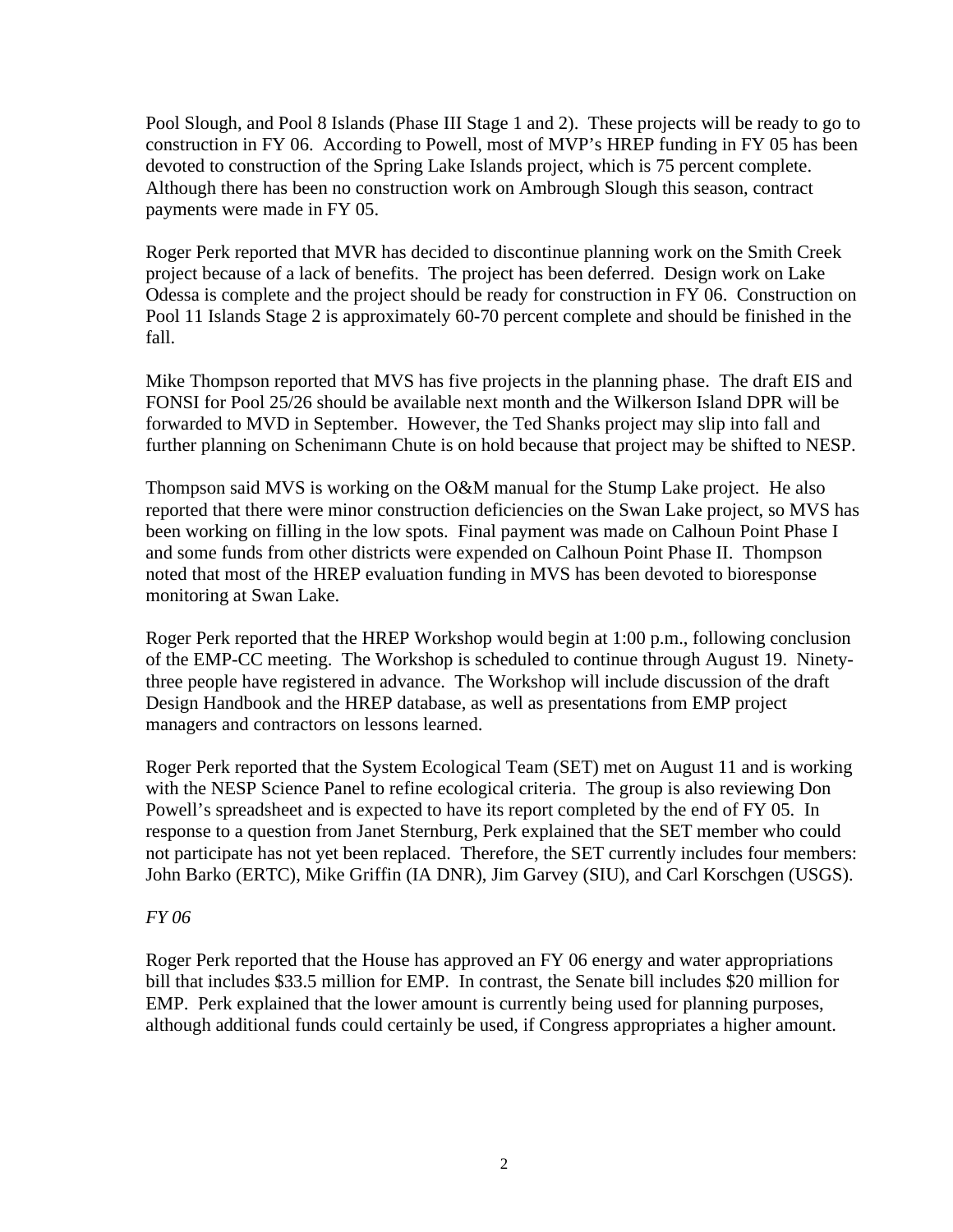The following HREP work is anticipated for MVP in FY 06:

| <b>ST. PAUL DISTRICT (MVP)</b><br><b>FY06 HREP Potential Work Plan</b>                                               |                                                |  |
|----------------------------------------------------------------------------------------------------------------------|------------------------------------------------|--|
|                                                                                                                      |                                                |  |
| <b>PLANNING</b><br>■ Capoli Slough<br>Conway Lake<br><b>Example Brand</b> Figures <b>Brand</b><br><b>DESIGN</b>      | <b>Lake Winneshiek</b><br><b>McGregor Lake</b> |  |
| <b>Harpers Slough</b>                                                                                                | ■ Pool 8 Isl. Phase III Stg 2                  |  |
| <b>CONSTRUCTION</b><br>• Spring Lake<br>" Pool 8 Isl., Ph III, Stg 1<br><b>Long Meadow Lake</b><br><b>EVALUATION</b> | • Pool Slough<br>Pool 8 Isl. Phase III Stg 2*  |  |
| - FWS<br><b>• Performance Evaluations</b><br><b>Baseline Monitoring</b>                                              | <b>Biological Monitoring</b><br>*Award Only    |  |

Don Powell explained that work on Capoli and Harpers Slough is a continuation of planning work initiated in FY 05. McGregor Lake is an addition. Construction on Spring Lake will be largely completed in FY 05, but approximately \$1 million in contractor bills will need to be paid in FY 06. Pool 8 Islands (Phase III, Stage 1), Long Meadow Lake, and Pool Slough will all require relatively small amounts of construction funding in FY 06. Pool 8 Islands (Phase III, Stage 2) will be ready for the award of a construction contract in FY 06.

The following HREP work is anticipated for MVR in FY 06:



Roger Perk explained that Lake Odessa Stage 2 construction costs are estimated to be \$3.5 million in FY 06. Lake Odessa Stage 1 construction costs are estimated to be \$1.5 million in FY 06. A construction contract for the Pool 12 Overwintering project could also be awarded in FY 06, but a Project Cooperation Agreement (PCA) is needed for that project.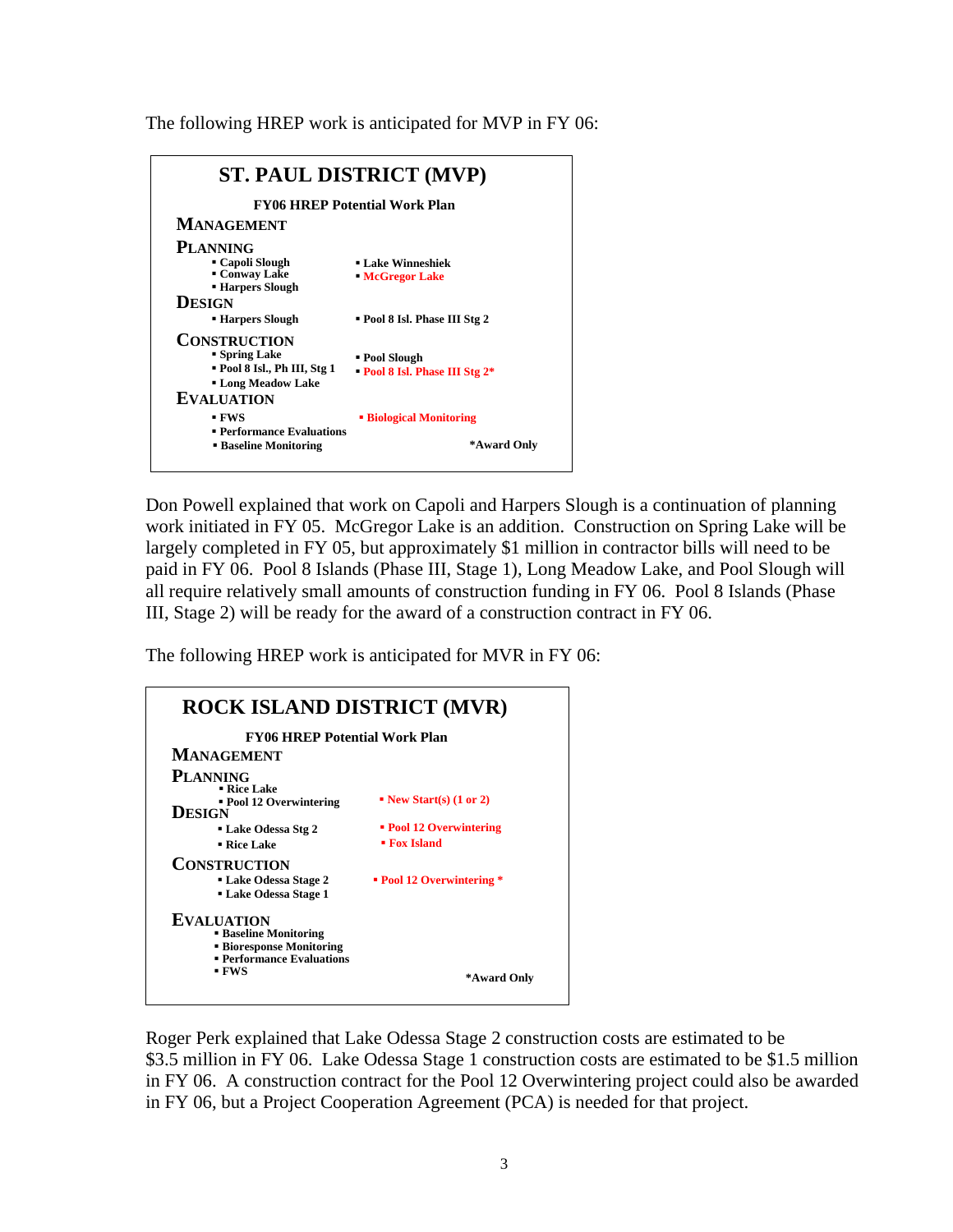The following HREP work is anticipated for MVS in FY 06:

| <b>ST. LOUIS DISTRICT (MVS)</b><br><b>FY06 HREP Potential Work Plan</b>                                        |                       |  |
|----------------------------------------------------------------------------------------------------------------|-----------------------|--|
|                                                                                                                |                       |  |
| <b>DESIGN</b><br>$\cdot$ Pool 25 & 26<br>•Swan Lake                                                            |                       |  |
| <b>CONSTRUCTION</b><br>• Calhoun Point Phase II                                                                | • Batchtown Phase III |  |
| <b>EVALUATION</b><br><b>•Baseline Monitoring</b><br><b>•Bioresponse Monitoring</b><br>•Performance Evaluations | •FWS                  |  |

Mike Thompson explained that planning and design of the Pool 25/26 project will likely be completed in FY 06 and it may be possible to proceed to construction. Most of the FY 06 construction funding in MVS will be devoted to Calhoun Point Phase II. The Batchtown Phase III project will also be ready for construction in FY 06, but construction funding is not likely.

Tim Schlagenhaft requested that consideration be given to providing FY 06 EMP funds for advance supplemental dredging in Pool 5. He explained that such dredging would be necessary for the 2 ½ foot drawdown planned for next summer in that pool. State partners will pay the cost of the recreational dredging. However, it has been determined that advance supplemental dredging cannot be done with O&M funds, although it may be possible to pursue funding as part of NESP. Schlagenhaft asked that EMP funding be considered as a potential means of accomplishing the supplemental dredging. Roger Perk commented that EMP does not typically undertake operational projects, although the possibility could be explored. Don Powell said that, since the dredging would be done in the main channel, there is some question about whether it would be cost-shared. Powell also noted that the River Resources Forum had not yet elevated this issue for consideration because the Forum has not decided to support the project or determined what its priority should be.

### *Public Involvement and Program Advocacy*

Gretchen Benjamin reported that Wisconsin state legislators had been out to see EMP projects as part of their interest in the Refuge Comprehensive Conservation Plan. She also noted that the October issue of the "Wisconsin Natural Resource Magazine" will have an extensive article on EMP.

# **Roles and Expectations for EMP-CC and A-Team**

Marvin Hubbell explained that there were few comments on the "Roles and Expectations" issue paper prepared for review at the May 2005 EMP-CC meeting. However, a number of questions about it were raised following the May meeting. In particular, the A-Team had a brief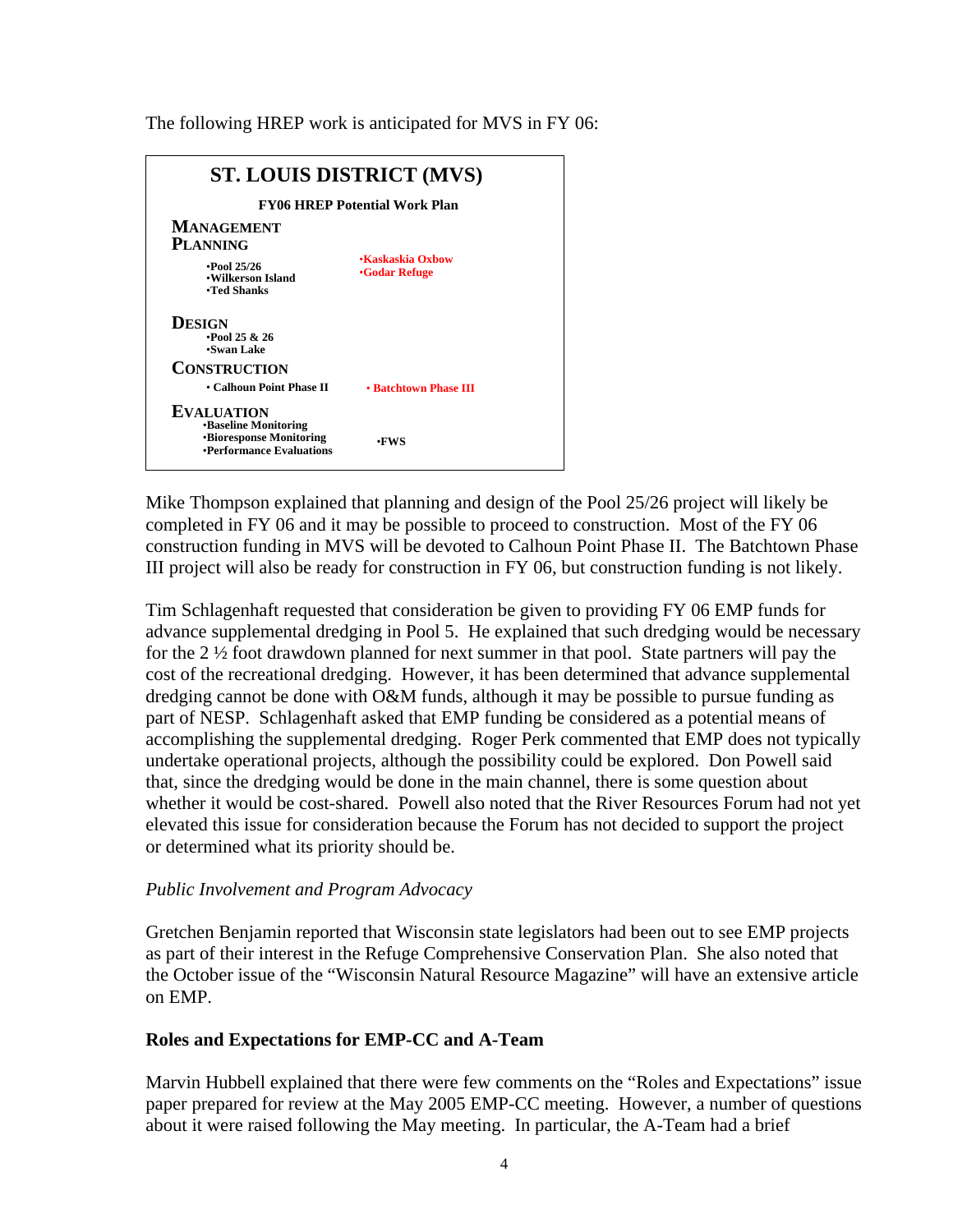discussion during its July conference call about use of the term "guidance" in describing the EMP-CC's responsibilities (i.e. "…provide guidance to the A-Team regarding the EMP-CC's LTRMP perspectives and priorities.") Gretchen Benjamin commented that there should be two-way communication between the EMP-CC and A-Team and that the EMP-CC often relies on the A-Team for technical advice and input. Tim Schlagenhaft concurred, noting that the EMP-CC also expects the A-Team to bring problems and policy issues to the attention of the EMP-CC. No changes to the wording of the Roles and Expectations document were deemed necessary. However, it was also agreed that two-way communication should be improved by using the A-Team report agenda item at each EMP-CC meeting to, not only hear the A-Team's views, but also to request items for the A-Team's future consideration.

Marvin Hubbell said that another question that has been raised is whether the A-Team should advise the USGS and Corps as an independent body or whether A-Team recommendations should go through the EMP-CC. Hubbell noted that both approaches have been used over the years. Janet Sternburg said she prefers the flexibility of pursuing either course, depending on the nature of the issue at hand. Presumably, input regarding technical and science issues can be addressed directly to the managing agencies. Input regarding the technical implications of policy matters should be shared with the EMP-CC. Gretchen Benjamin said that further clarification is not needed unless there is really some uncertainty about the process. It was agreed that no changes to the Roles and Expectations document are necessary.

Hubbell noted that there is also a question regarding official A-Team membership. Currently, membership consists of the same agencies that are represented on the EMP-CC. However, the Corps and USGS frequently do not weigh in on the decisions, because they would, in essence be giving advice to themselves. Tim Schlagenhaft asked if uncertainty about A-Team membership has actually been causing problems. Pat Heglund said that A-Team meetings are often attended by field station staff, as well as A-Team members. When votes are taken, it's often not clear who is actually speaking for the states. Gretchen Benjamin explained that the Wisconsin A-Team member is supposed to take into account the views of a variety of Wisconsin agency personnel, including field station staff.

It was agreed that each state should have a single representative on the A-Team that speaks for the state. If it's not clear who that individual is, the state should clarify its official membership. In addition, the USGS should maintain a list of official A-Team members. The Roles and Expectations document will be revised to reflect this understanding.

It was further agreed that Janet Sternburg and Marvin Hubbell will contact A-Team Chair Rob Maher to discuss these communication and membership issues and share the EMP-CC's perspectives. In addition, all EMP-CC members should contact their agency's A-Team representative to describe the results of the EMP-CC discussion related to the roles of the A-Team.

### **EMP Strategic Planning**

Marvin Hubbell explained that the original intent of preparing an EMP Strategic Plan was to position the program to be viable over the next five years. However, it has been difficult to actually put a plan in writing. At its past few meetings, the EMP-CC has discussed what issues should be addressed in the Strategic Plan. According to Hubbell, this has resulted in a list of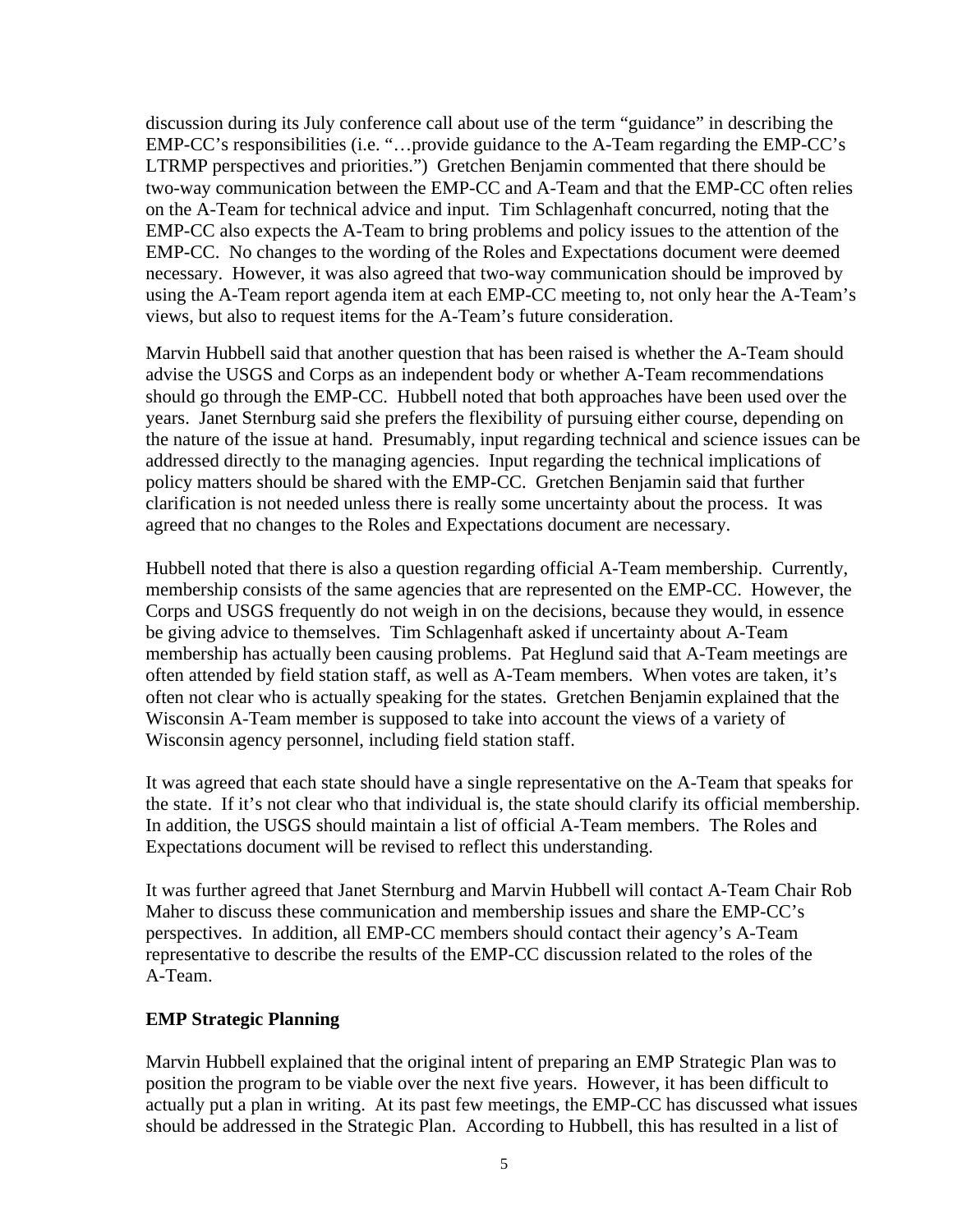issues that need strategic attention, but has not actually led to development of a strategic plan. In addition, Hubbell noted that circumstances have continued to evolve and the value of developing an actual strategic plan seems to have diminished. As an example, integration and coordination between EMP and NESP was identified as a critical strategic goal by many of the partners; and the UMRBA has already established a process for addressing this issue over the coming year.

Hubbell suggested that the EMP-CC focus its discussion at this meeting on the matrix that summarizes the partners' scoring input on the top strategic planning issues from the August meeting. In particular, Hubbell asked that EMP-CC members 1) provide him with feedback on whether their input was correctly interpreted and reflected in the matrix and 2) agree on the top priority issues and how they should be addressed.

Tim Schlagenhaft said that it did not appear that the Corps had accurately incorporated Minnesota DNR's input into the matrix. Sharonne Baylor said that the Fish and Wildlife priorities identified on the matrix did not appear correct either. However, she noted that changing them would not likely affect the final consolidated ranking.

Tim Schlagenhaft commented that NESP's emerging emphasis on adaptive management will require that critical monitoring needs be identified for ecosystem restoration. He said that the question of future monitoring needs relates to nearly all the priority planning issues that are shaded on the matrix.

Gretchen Benjamin commented that spending time on strategic planning for EMP is not the best use of EMP-CC members' time. Instead the focus should be on ensuring that a good monitoring program comes out of EMP, to be integrated into or support NESP. Janet Sternburg agreed, saying that the LTRMP is critical to the success of NESP.

Charlie Wooley said the Fish and Wildlife Service's top priority for EMP strategic planning is to enhance the evaluation of HREPs to better understand their effectiveness.

Marvin Hubbell asked how many strategic issues the EMP-CC would like to focus on, even if development of a Strategic Plan is not the ultimate goal. Janet Sternburg said that a single issue should be selected and suggested that it be the question of future monitoring needs.

Hubbell commented that the NESP Science Panel is working on identifying ecological goals and objectives, key indicators, and monitoring needs. He suggested that the Science Panel make a presentation at a future EMP-CC meeting or focused workshop on the issue of monitoring. Barry Johnson said that the Science Panel Report is expected to be complete by September 15. Tim Schlagenhaft asked if there were guidelines regarding how the Science Panel interfaces with other groups. In particular, he asked if the Science Panel had discussed their findings with field managers. He also expressed interest in having the A-Team review the Science Panel report. Janet Sternburg asked if the Science Panel is looking at how individual projects should be monitored as well as how to measure ecosystem health. Barry Johnson explained that the Science Panel is addressing both types of monitoring.

It was also noted that the Status and Trends report is expected to be released at the end of September. Pat Heglund emphasized that the Status and Trends report is different than the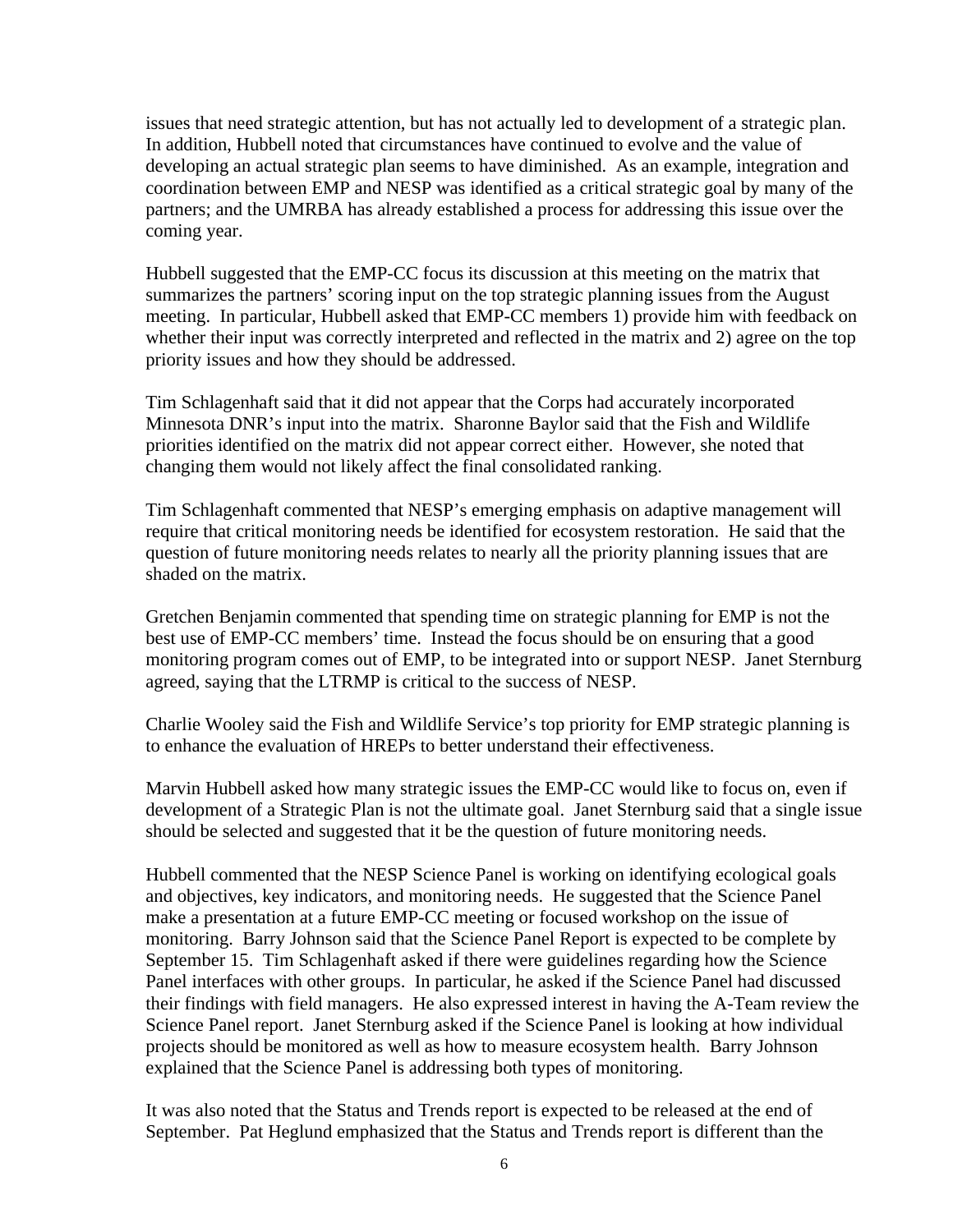work of the Science Panel. The Status and Trends Report will describe the LTRMP's current ability to detect change, but will not necessarily address all relevant indicators nor make recommendations concerning future monitoring. Gretchen Benjamin said she is concerned that, if the LTRMP's minimum sustainable program (MSP) is limited in its ability to detect change, there is a need to define what level of monitoring will be needed in the future. Pat Heglund agreed that these are important issues, noting that the question is often whether the emphasis should be on detecting annual response or on longer term response.

Bill Franz asked how the EMAP program may fit into discussion of future monitoring needs. Barry Johnson explained that the Science Panel is looking at EMAP, as well as NAWQA and NASQAN.

Tim Schlagenhaft and Janet Sternburg emphasized the need for the A-Team to review the Science Panel report. Schlagenhaft suggested that the A-Team be invited to participate with the EMP-CC in a discussion of the Science Panel report and future monitoring needs at the next EMP-CC meeting in November. He said that the purpose of having the A-Team review the Science Panel report would not be to provide official agency comments, but rather to familiarize themselves with the ideas in the report so that they could participate in the discussions in November. Gretchen Benjamin commented that, even if the two groups do not meet together, the A-Team should be informed that the EMP-CC has decided that the issue of future monitoring needs is a high priority in terms of strategic planning.

In summary, Marvin Hubbell suggested that a communication to the A-Team be prepared that:

- advises the A-Team that one of EMP-CC's highest priorities is defining critical monitoring needs to support ecosystem restoration,
- requests that the A-Team review the Science Panel report and the Status and Trends Report when they are released, with particular attention to the question of ecological indicators, ability to detect change, and ecosystem performance measures,
- invites the A-Team members to attend the November EMP-CC meeting to participate in discussion with the EMP-CC regarding these two documents, and
- advises the A-Team that the goal of reviewing the two reports is to prepare for discussion at the November meeting, not to develop official agency comments on the reports. A consolidated A-Team response is not necessary.

# **HREP Design Manual and Database**

Mark Pratt reported that the main structure of the HREP database was completed in January 2005. Fact sheet and funding data has been entered for projects in all three Corps districts. Project data includes costs, features, location, dates, and sponsor information. Monitoring data for the projects is not currently included in the database, but is planned to be added in the future. Pratt explained that the query tool allows output to be displayed for individual projects or combined into reports by pool, state, Congressional district, or water system. In addition, information can be combined into an update of the HREP summary table in the 2004 Report to Congress table or displayed in one-page summaries or pie charts. Pratt said the database will be available on the EMP website in FY06.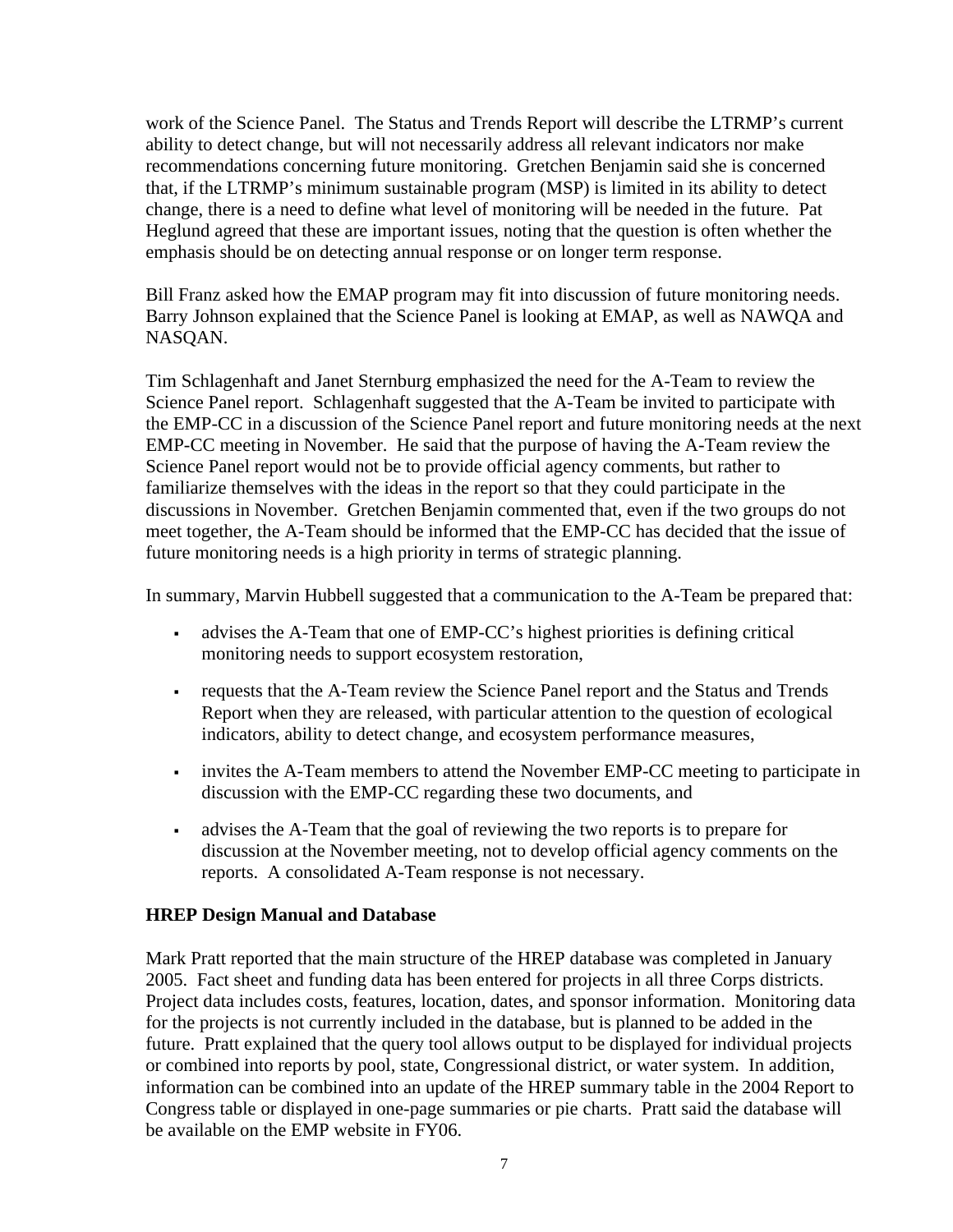Kara Mitvalsky reported that an outline of the HREP Design Handbook was provided to the EMP-CC in February and chapter authors were assigned in April. The first draft of the Handbook was released for review in July. Mitvalsky explained that each chapter of the handbook is devoted to a different habitat project feature, such as shoreline protection, backwater dredging, or islands. Each chapter also generally follows the same format, including a discussion of the resource problem, design methodology, case studies, references, and lessons learned.

Tim Schlagenhaft asked if the Handbook is simply a "cookbook" or whether it includes a discussion of what approaches should be taken in the future. Mitvalsky explained that some individual chapters include that type of discussion, but there is not a single place in the Handbook that contains recommendations for the future.

Mitvalsky said August 26 is the deadline for comments on the Handbook and the final report should be completed by September 30. [NOTE: Following the HREP Workshop, the due date for comments was changed to September 30 and the target for completion was changed to January 30, 2006.]

### **Long Term Resource Monitoring Program**

### *3rd Quarter Product Highlights*

Pat Heglund reported that the multi-year reports for the macro invertebrate, aquatic vegetation, water quality, and fish components have all been completed on schedule. The recently published synthesis of the 10-year fish component data reveals that nearly all fish species that originally existed in the UMR still exist. However, the composition of fish populations has changed. Fish abundance is most closely associated with water clarity, current velocity, and the presence of aquatic vegetation.

Heglund also reported that draft reports have been completed on sampling design and statistical analysis, temporal and spatial fish trends, and the fish life history database. Final publication will take place in FY 06. In addition, work continues on the Status and Trends Report. Each section of the report will include discussion of the indicator, purpose, assessment, state of the ecosystem, and future pressures.

Three LTRMP products have been delayed. Missouri's main channel/side channel report for the Open River and the Open River macro invertebrate report were delayed due to restructuring of the field stations. Illinois' cross component analysis report for Pool 26 was delayed due to problems with field equipment.

Heglund said the aquatic vegetation model is currently available only on the internal Web server. This internet-enabled GIS allows users to quickly produce predictive vegetation maps of Pool 8. In response to a question from Tim Schlagenhaft, Heglund explained that the model is based on water clarity and does a good job of prediction.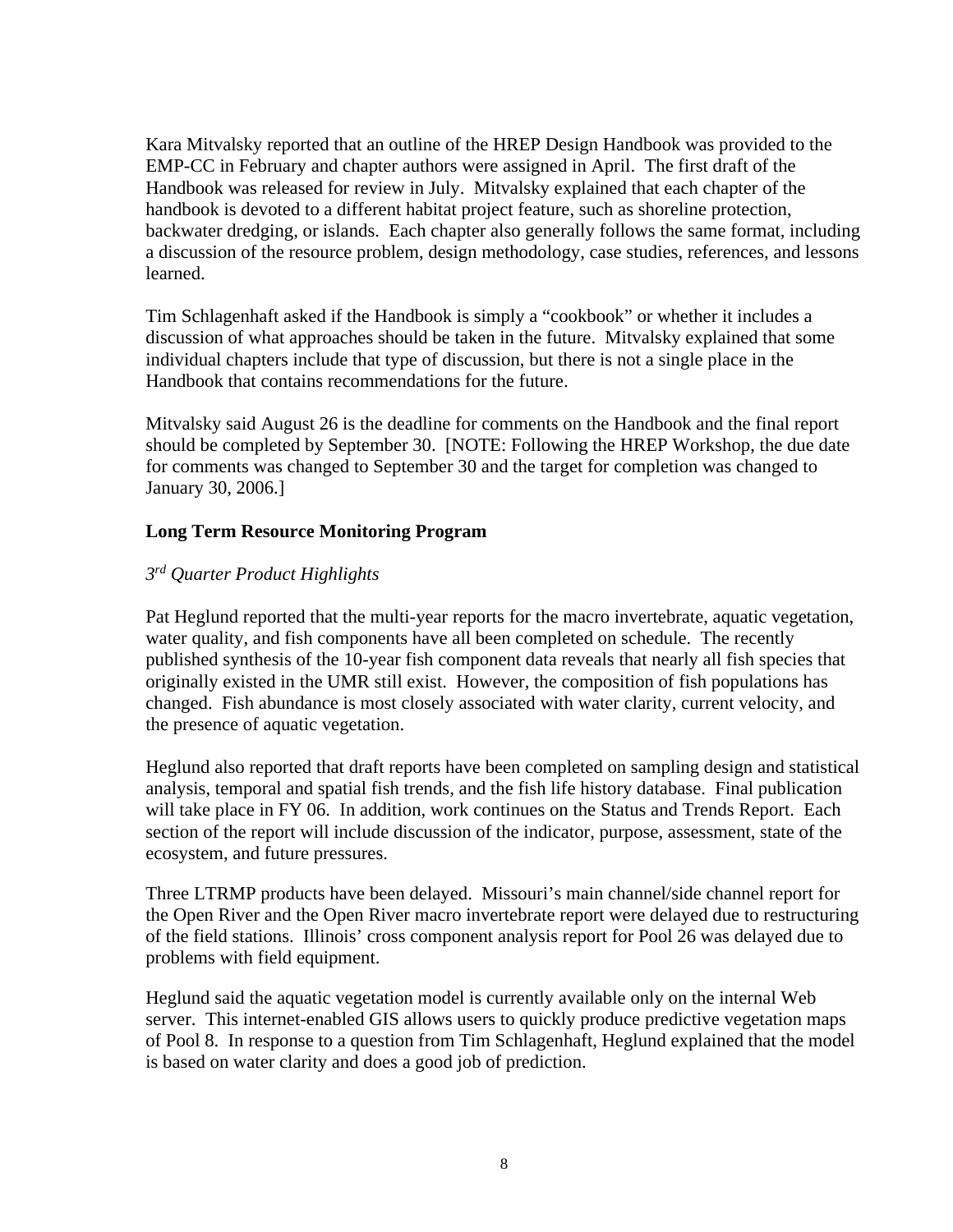### *Additional Program Elements (APE)*

Heglund reported that the FY 06 APE review process has been completed. There were at least two reviews for each APE proposal. The next step is for USGS to complete its review and provide comments back to the proposer.

### *A-Team Report*

Janet Sternburg distributed copies of the A-Team report prepared by A-Team Chair Rob Maher. With regard to the APE process, Sternburg noted that there were nine projects added as high priority, if additional funds are made available. Four projects were added that were not on the original list, including bathymetry, LTRMP workshop, equipment refreshment, and completion of the Status and Trends Report.

Sternburg reported that, during its July 26 conference call, the A-Team also discussed how some monitoring activities might be restored if additional funds are made available in FY 06. Any proposal for increased monitoring will need to meet the requirements for APEs, have clear benefits to the program, and aid in the analysis and detection of trends. Sternburg commented that it may be possible, with some creativity, to put together proposals within these sideboards.

Sternburg also reported that the A-Team discussed the possibility of developing an LTRMP workshop to increase understanding of LTRMP data and its potential management applications. The A-Team is generally supportive of the workshop concept, but believes it would require more effort than is possible to meet the FY 06 APE schedule and that further consideration should be given to including such a workshop in the FY 07 APE process. Tim Schlagenhaft suggested that the LTRMP workshop agenda include a session on cross-component analysis.

Sternburg noted that Jim Fischer will be replacing Jeff Janvrin as Wisconsin DNR's A-Team representative. Gretchen Benjamin explained that Fischer used to be involved in water quality monitoring at the Wisconsin field station and has now been moved to a planner position.

# **Other Business**

Holly Stoerker announced that future meetings of the EMP-CC are scheduled for November 17, 2005 in St. Paul; February 23, 2006 in St. Louis; and May 18, 2006 in a yet-to-be-determined location.

Janet Sternburg announced that the Middle Mississippi River Partnership had a meeting in July to discuss ways to get more ecosystem restoration work done on the floodplain in the middle river. The Partnership is composed of 16 non-profit organizations and government agencies, including NRCS, soil and water conservation districts, The Nature Conservancy, the Corps of Engineers, the U.S. Forest Service, and American Land Conservancy.

With no further business, the meeting adjourned at 11:25 am.